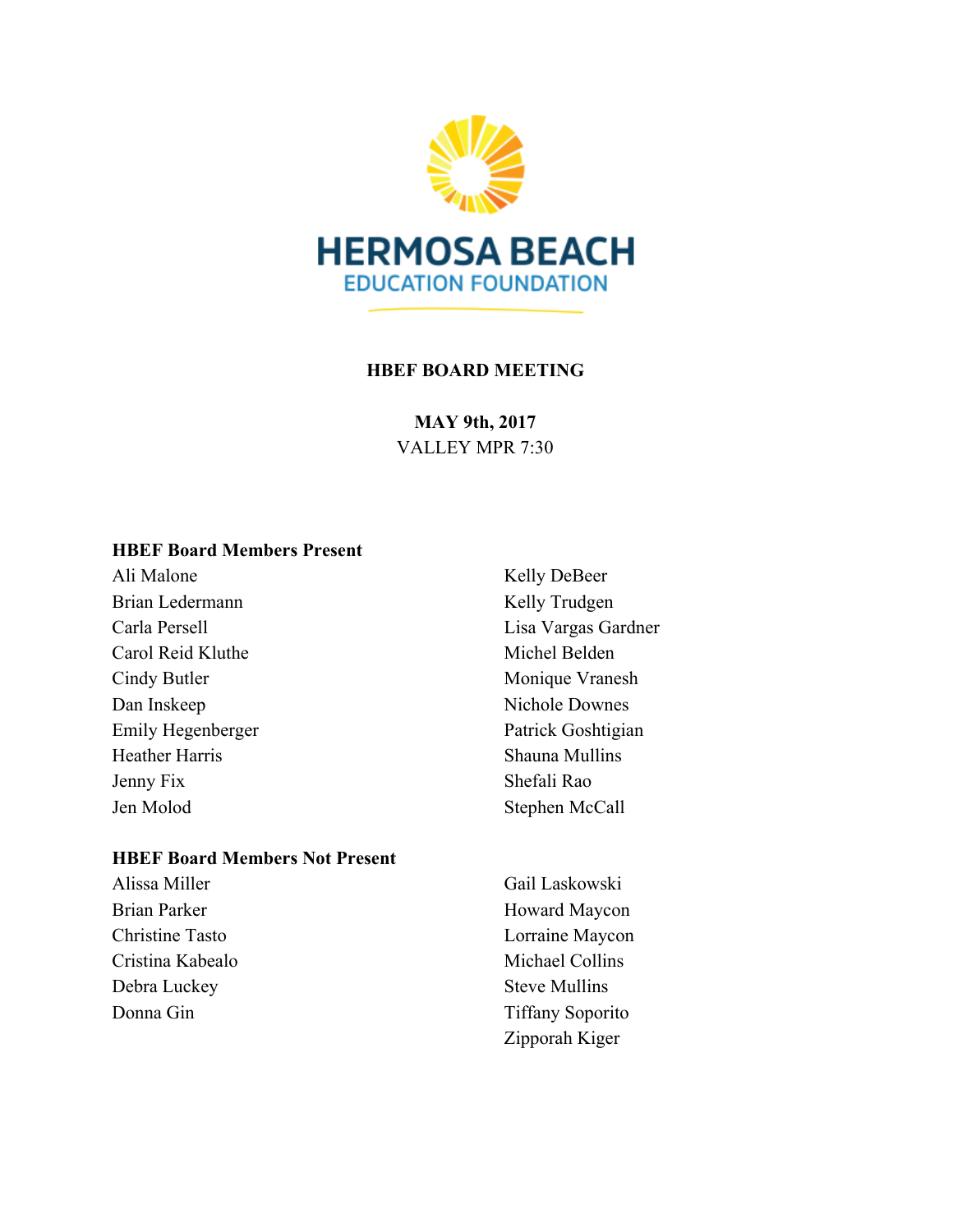#### **Call to Order**

● 7:32pm by Carla Persell

#### **Flag Salute**

• check presentation by Sebastian Kuhr from the 11th annual Sk8 for Schools of \$2535 to HBEF and \$1190 to HVPTO

## **HVPTO Reports**

#### **Approval of March 14, 2017 Minutes**

• motion by Emily Hegenberger, seconded by Ali Malone

## **Executive Board Reports**

Annual Appeal (Jen)

- kicked off spring annual appeal with suns at View
- robocalls last week
- \$60-70k last week
- circulating FAQs in emails coming out
- need help to put out that message
- want to inform people why we ask \$1000/child
- question from Shauna Mullins: are there any class competitions for the teachers? Answer: in the fall.

#### Fundraising

- Hearts of Hermosa  $03/18/16$  (Ali Malone)
	- successful fun event; had a live band
	- $\circ$  want to continue to make HOH great & a community event
- selected by the Chamber for the Fiesta Labor Day beer garden & need helpers in the beer garden (25 people needed)

#### Treasurer

- expenses are down to \$92,744.93, net income of \$702,854.96
- total current assets down from last year bc we gave \$25k more to the school at the end of last year

#### Investment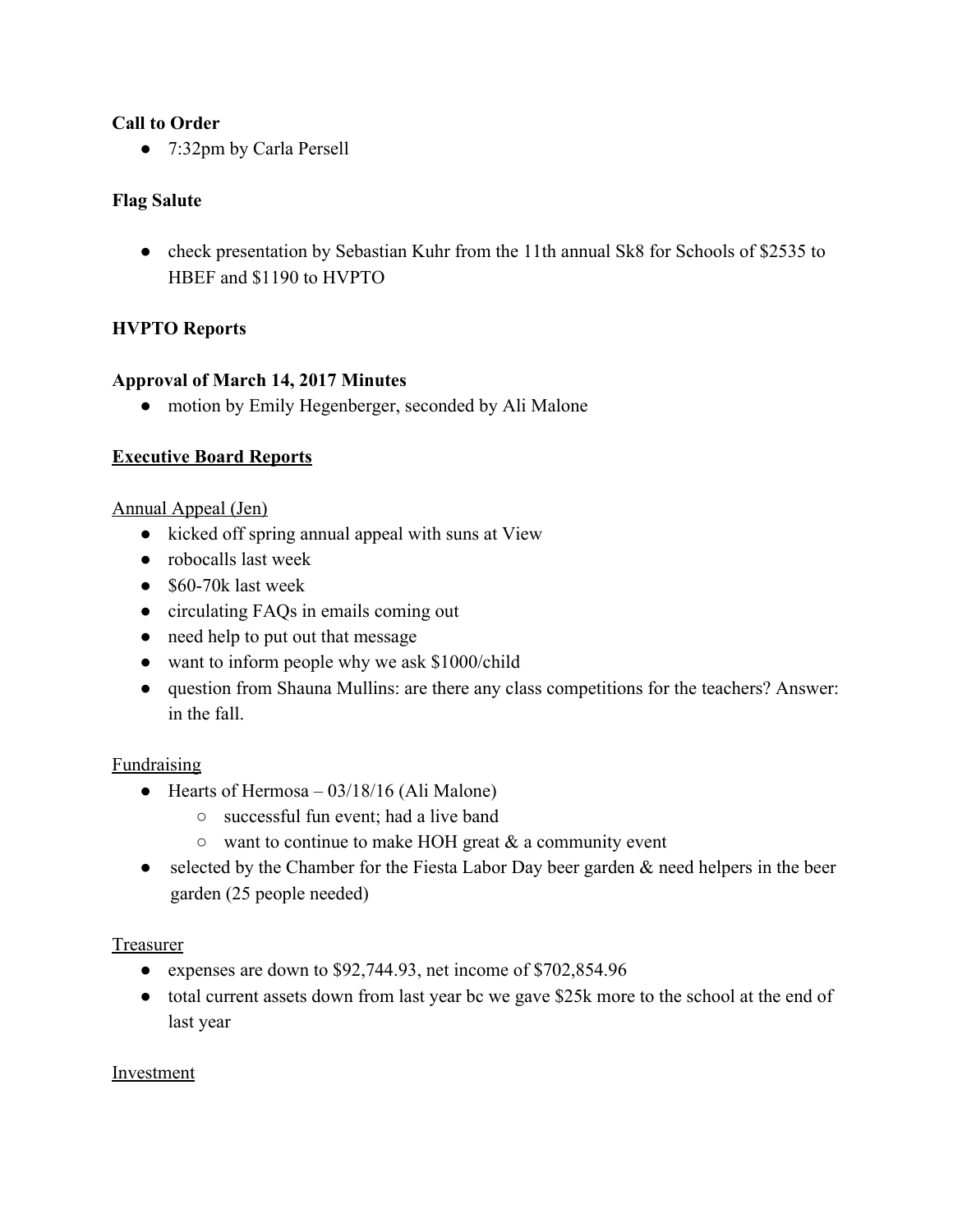• up almost \$100k & we may have some down months. \$1.975m at month end. With the expected contribution at the end of the year we should be at \$2m by summer and able to discuss next steps to dispersement

**Sponsorships** 

- planning to start earlier in September next year instead of December
- wrapping up the year

## **Operations**

● none

**Secretary** 

• Intent to Return forms circulating - please return end of this meeting

Marketing

● none

# **Other Reports**

Superintendent – Pat Escalante

- Dolphin Dash thank you; great enthusiasm
- Ed Foundation thank you
- Governor deferring payment
- $\bullet$  at the district level we are turning down requests for posts  $\&$  signage for other charities bc we don't want to water down where people are giving their money
- Measure S architects are giving full presentation to the board tomorrow night  $-$  # of changes made are being presented
- Tomorrow night honoring our teachers with  $5/10/15$  yrs of service; 3 teachers are retiring and honoring them as well
- summer project for Measure S Valley roofing over the summer; putting in structure for solar

# School Board Representative – Patti Ackerman

- thank you to the administration
- wrapping up the EIR
- construction at North mid-2018
- teachers are being honored tomorrow night School District meeting at 7pm

# View and Valley Principals – Sylvia Gluck and Kim Taylor

- Sylvia Gluck:
	- started state testing doing it thurs/friday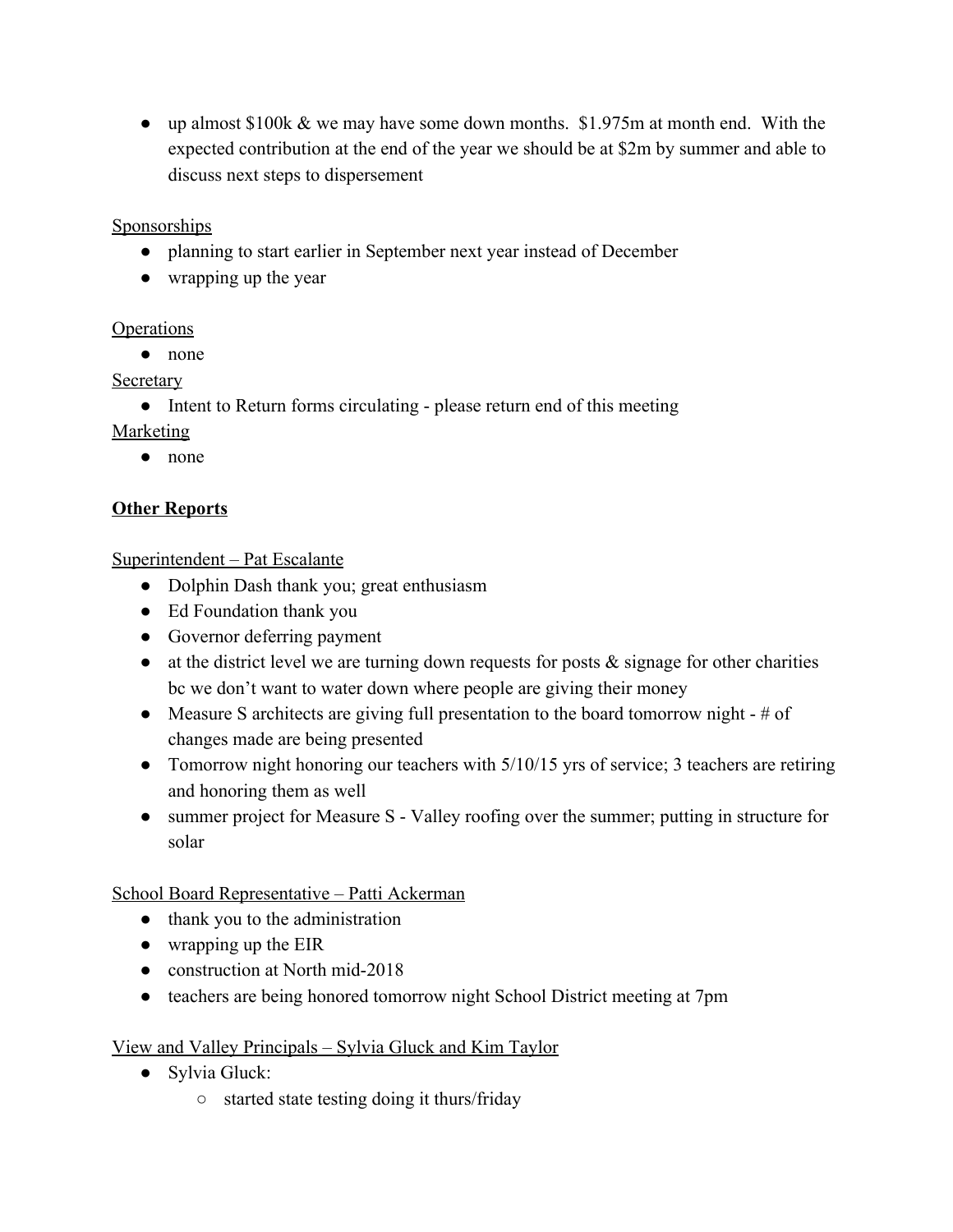- trying to find the May 19th Farmers Market to parents, \$ will go back into the garden programs; they are learning about economy  $\&$  advertising
- $\circ$  spring musical May 30,31 & June 1; grades are staggered. Theme is Americana
- sponsoring June 9th 5-6:30pm, at View. Books before Bedtime. Guest authors & readers. Castles in the Mist - author on site to sign book; serving milk & cookies; book swap.
- $\circ$  thank you for Dolphin Dash (t-shirts were great) & Staff Appreciation Week
- Kim Taylor:
	- All the kids getting prepped for HS
	- June 16th graduation at Mira Costa auditorium
	- Friday May 12th Bingo night (flyer); Student Council came up with idea all on their own
	- May 31st middle school prep night for 5th graders; end of month elective packets going out
	- June 1st 3rd grade parents invited to Valley to come see Valley
	- June 6th open house
	- back to school supply list is posted to website

View and Valley Teacher Representatives – David Hart, Tammy Heath, Gia Busse, April Lankford

- Tammy Heath:
	- SAW lots of treats
	- 3rd grade book exchange is June 6th
	- $\circ$  girls softball & boys volleyball going on now
	- Redondo Beach wrapped up registration process
	- Mira Costa kids are registering via a portal; MC counsellors will be onsite June 6th to talk to the kids.
	- have passed along teacher grant information
	- YAA middle school kids (8th graders) doing their legacy tiles
	- $\circ$  indigenous plants are flourishing with the rain
	- $\circ$  lunch club idea is great
	- Brain pops being used on the campus'
	- Jr Scholastics are now digital so with chromebooks kids can go years back.
- Gia Busse
	- SAW was great, so appreciative
	- 3rd grade are full in testing
	- last day for AR is May 19th
	- Valley tour on June 6th
	- June 8th in Minimum day open house
	- June 9th end of year flag ceremony